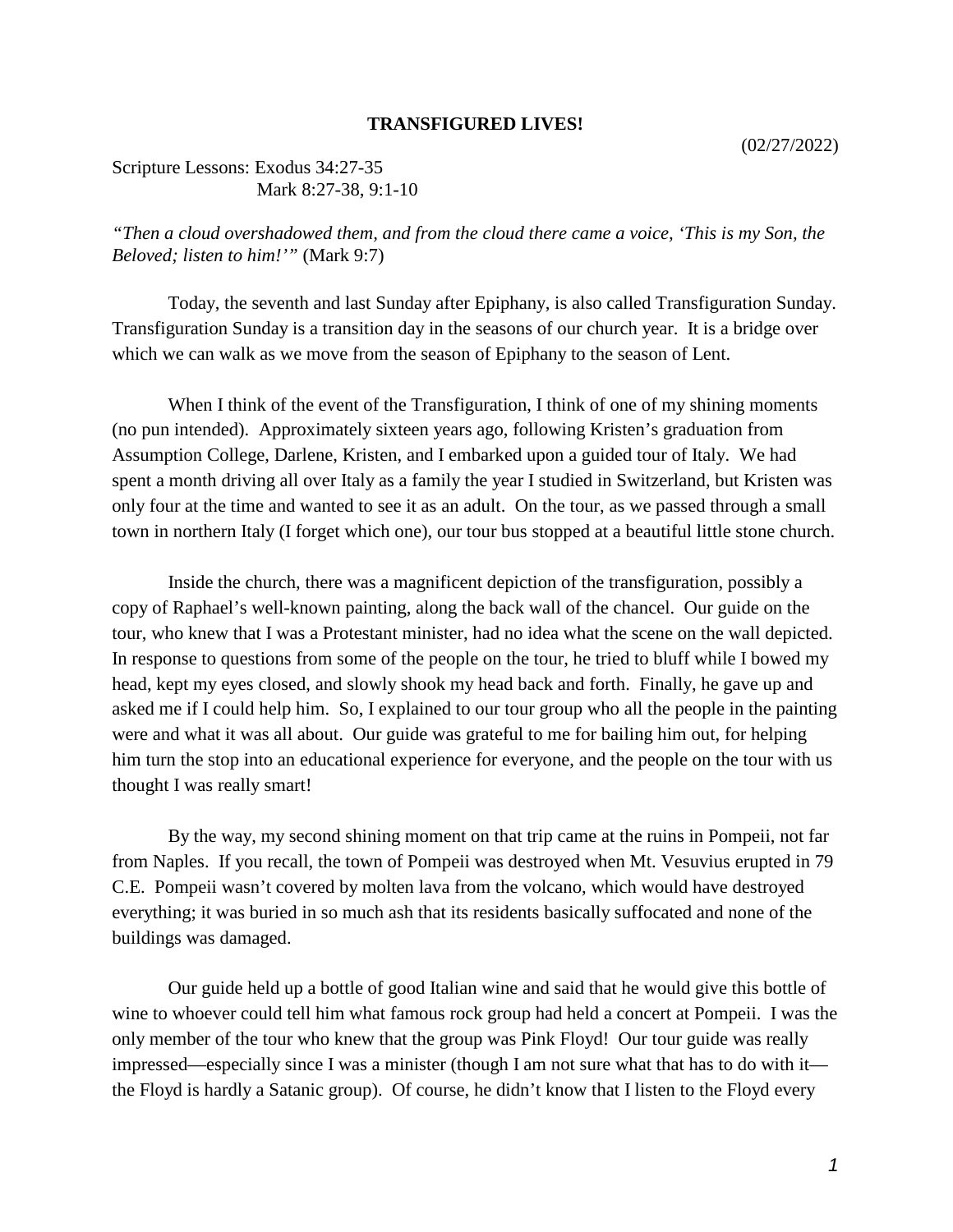single day of the year, or at least every single day that I step into my car, and that the first four cd's in my car stereo are *Wish You Were Here, The Wall (2), and Animals*. In my defense, Animals contains an excerpt from the  $23<sup>rd</sup>$  psalm. In any event, I count that as the day that I really won the respect of my fellow tourists! Sort of a legend in my own mind!

But that's not the point. What is the point I was trying to make? Oh yes, it was about a different kind of shining moment—the shining moment of the transfiguration. Forgive me for taking a brief walk down memory lane!

For some reason, the transfiguration has never been emphasized in our religious tradition. Unless you are Roman Catholic, Episcopalian, or attend an Eastern Orthodox church, most people, especially most mainline Christians, don't know much about it. From my time with my grandson, Miles, I have learned from Elmo and Abby on Sesame Street that when we do not know something, we should "look it up!" So, to learn more about this event in the life of Jesus and his three closest disciples, I decided to take Elmo and Abby's advice and look up the word *transfiguration* in Harper's *Bible Dictionary*. Here I discovered that the transfiguration is "the title given to an event in Jesus' life in which he was transfigured." That certainly clarifies things!

A transfiguration is basically a transformation. The Greek word for "transfigured" (which I confess I do not know) is also the root of the word "metamorphosis." The scriptural account of the transfiguration describes a transformation of Jesus, a radical change. It was probably also a transformative moment and experience for the three disciples who accompanied him to the top of the mountain.

The transfiguration is one of the few events in Jesus' life that contain a chronological reference; it indicates the number of days that have passed since the last recorded event in that gospel. It is connected in both time and meaning to Peter's confession that Jesus is the Christ, followed by Peter's disagreement with Jesus about whether Jesus' crucifixion is a good idea, followed by Jesus' slap-down of Peter. This is the reason why I included the scripture passages about Jesus and Peter's interaction in today's lesson. The transfiguration, which could be seen as an amplification of Peter's dialogue with Jesus, makes these passages of scripture a wonderful lead-in to Lent, which begins this coming Wednesday.

The divine voice that the disciples hear is a confirmation of Peter's confession that Jesus is the Christ, and it stands as a rebuke of Peter for equating Jesus with Moses and Elijah. The voice from heaven tells Peter that the three are not on the same level! The words, "Listen to him" speak to Peter's outspoken reluctance to accept Jesus' prediction of his death; they call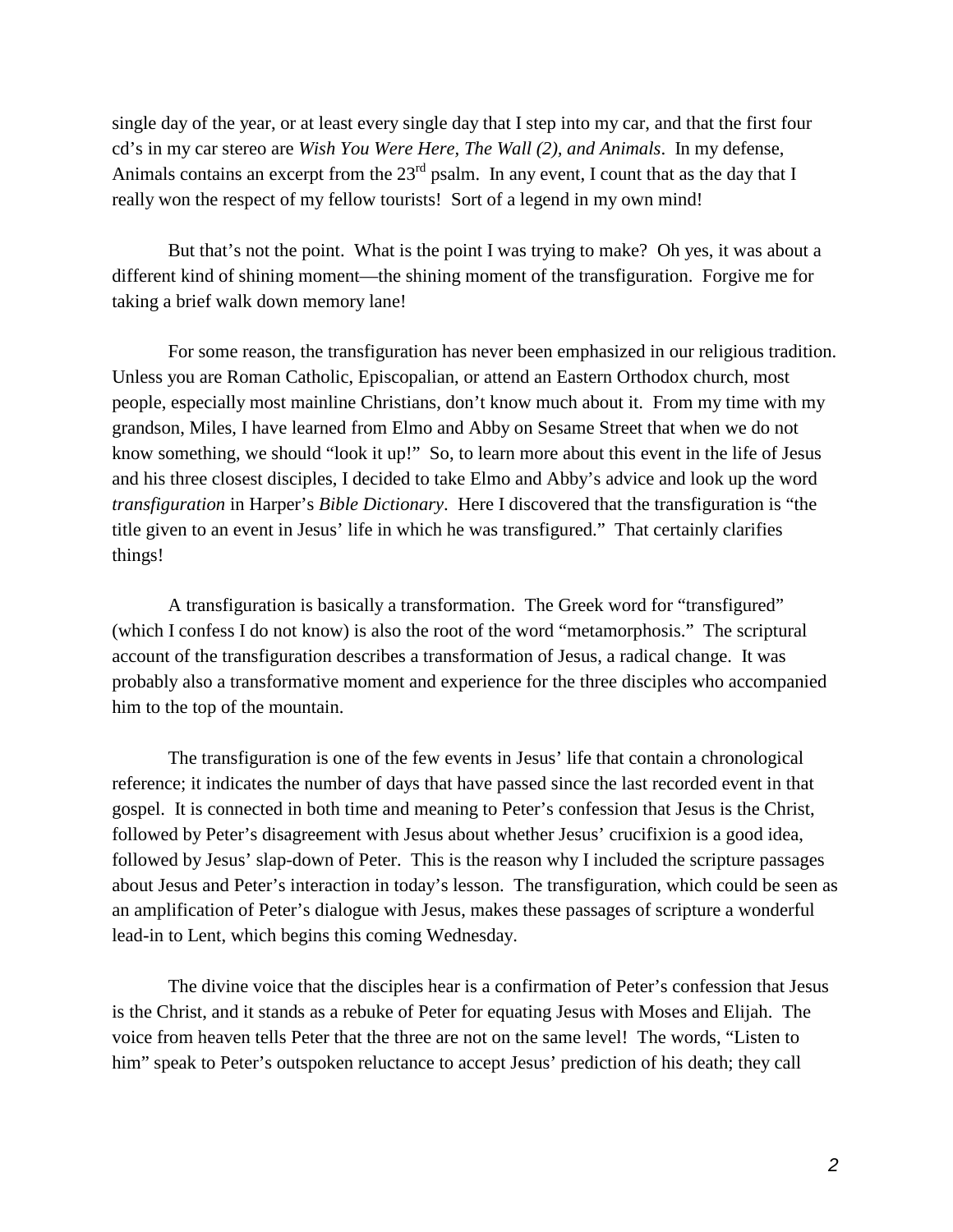Peter to listen not to his own human concerns, which Jesus describes as the realm of Satan, but to Jesus' revelation of the saving acts of God.

The transfiguration is like a road sign, a sign that points both ways. It points all the way back to Jesus' baptism, when a voice from heaven declares that he is the Son of God. It also points forward. It points toward his crucifixion and resurrection.

The account of the transfiguration appears in all three synoptic gospels: Matthew, Mark, and Luke. Though the accounts are similar, each is a little different from the others.

One of these differences, of special interest to us during Lent, has to do with the matter of prayer. As we just heard, Mark, the first gospel to be written, tells us,

*Six days later, Jesus took with him Peter and James and John, and led them up a high mountain apart, by themselves.*

The account in Matthew is almost word-for-word the same as Mark. Luke, however, is a little different. Luke tells us,

*Now about eight days after these sayings, Jesus took with him Peter and John and James, and went up on the mountain to pray.*

In addition to the discrepancy in the length of time that passed between Jesus' prediction of his death and resurrection and the transfiguration (Mark says six days; Matthew and Luke say eight days), Luke tells us that Jesus took his three closest disciples "up on the mountain to pray."

Jesus and the disciples go up on the mountain to pray. Throughout Luke's gospel, we read that Jesus prays before or during significant events. At the time of Jesus' baptism (Luke 3:21), we are told,

*Now when all the people were baptized, and when Jesus also had been baptized and was praying, the heaven was opened, and the Holy Spirit descended upon him in bodily form like a dove. And a voice came from heaven, "You are my Son, the Beloved; with you I am well pleased."*

In his account of how Jesus heals a man suffering from leprosy, Luke says,

*But now more than ever the word about Jesus spread abroad; many crowds would gather to hear him and to be cured of their diseases. But he would withdraw to deserted places and pray.* (Luke 5:16)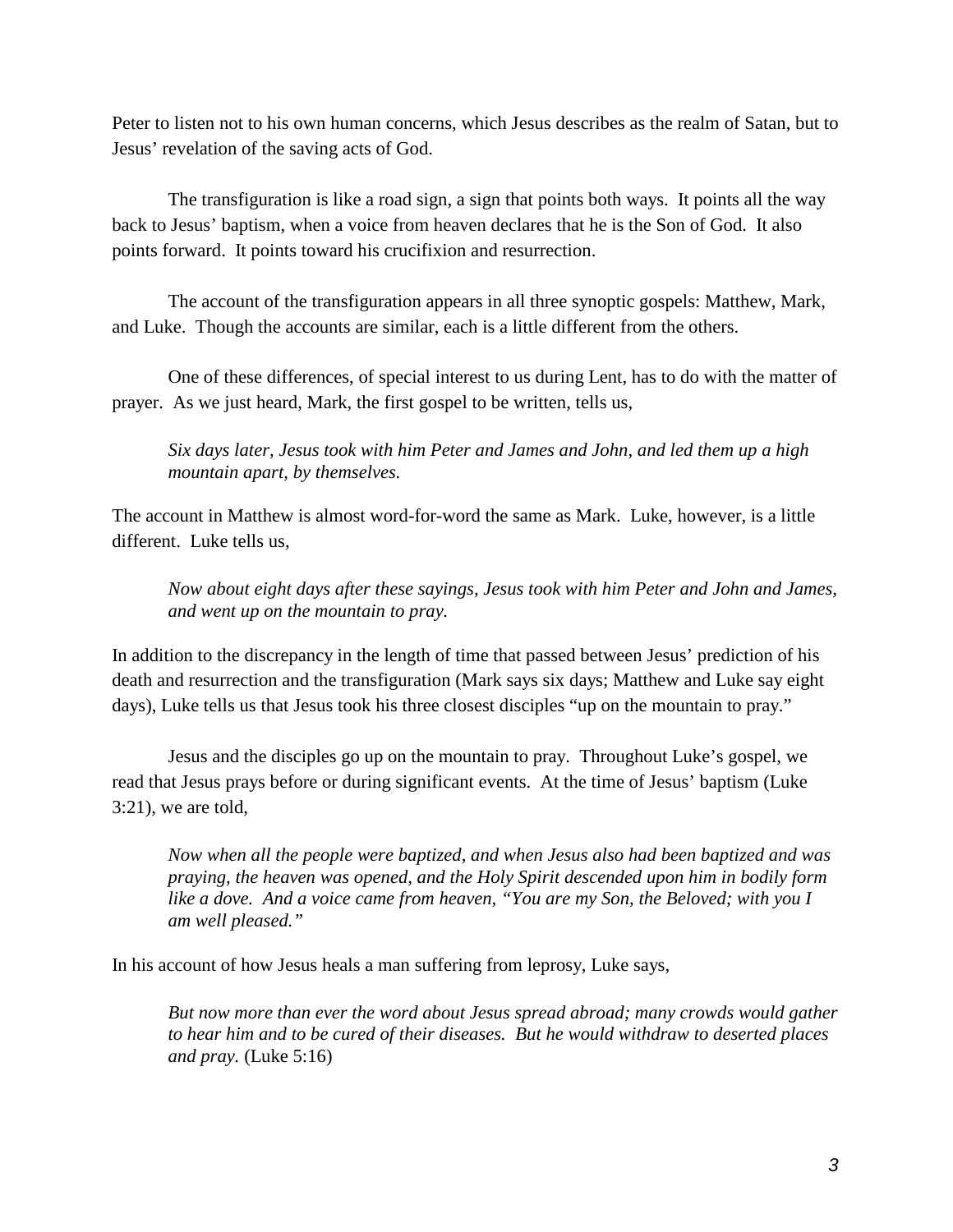In the sixth chapter of Luke, we are told that Jesus gathers his disciples. From the group he selects twelve to be his apostles, the ones he has chosen to travel with him and to whom he entrusts the mission of the gospel. Luke 6:12 tells us,

*Now during those days, he went out to the mountain to pray; and he spent the night in prayer to God. And when day came, he called his disciples and chose twelve of them, whom he also named apostles.*

So, when we read the account of the transfiguration in Luke telling us that Jesus takes Peter, John, and James up on the mountain to pray, we know that something important is going to happen!

We could stop today's reflection on the scriptural passages that describe what happened preceding, during, and immediately following the transfiguration right here, and we would walk away with a piece of gold! At the crucial times of his life, Jesus goes off by himself to pray. Prayer is an integral part of the transfiguration. In fact, perhaps it is because Jesus reflects on the events of his life through the practice and discipline of prayer that they become transformative events.

How often when confronted with a problem, with a difficult decision, do we go off by ourselves to pray? If we don't try to see our lives and the burdens we carry from God's perspective, as Jesus did, we will be like Peter who views crucifixion from a human, from an egocentric perspective, as something to be avoided, not something to be embraced as the gateway to new life. If Jesus brought the significant or troubling moments of his life to God in prayer, why shouldn't we? Why don't we? It is partially to answer or at least address this question that we will explore the theme of prayer in our Lenten sermon series this year.

The transfiguration is what we might call a mountaintop experience. Jesus and his three closest disciples go up on a mountain to pray. There the disciples experience transcendence; they experience a deeper spiritual reality. They see Jesus accompanied by Moses, who symbolizes the law, and Elijah, who symbolizes the prophets, emphasizing the deep connection between the three. Jesus' face and his appearance change. His clothes become dazzling white.

Moses and Elijah talk with Jesus about his imminent "departure," which was to be accomplished at Jerusalem. The Greek word for departure (which, once again, I confess I do not know) can also be translated as *exodus*. Just as Moses led the Israelites out of bondage in Egypt, Jesus leads us, or at least those of us who follow him, through death, both our final death and the many "deaths" that we can experience, to new life.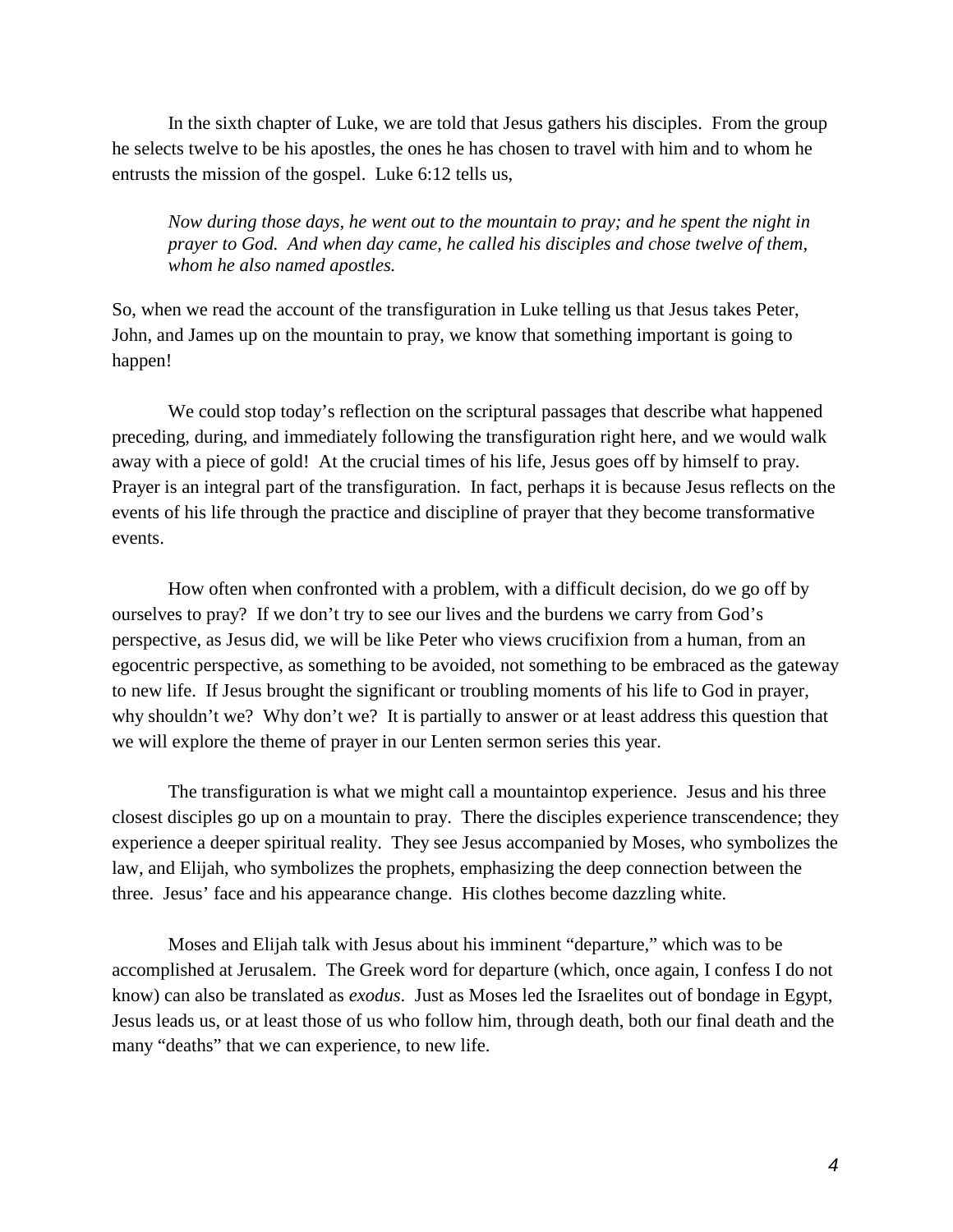Peter, understandably, wants to remain in the heavenly glow of this mountaintop experience. He suggests that they build three dwellings, tents, or booths on the top of the mountain--one for each of these great spiritual leaders. As Peter suggests this, a cloud comes and overshadows them. A voice from the cloud says, "This is my Son, the Beloved, the Chosen; listen to him!" Perhaps the voice is telling the disciples (and also us) that Jesus' message is not reducible to either the Law or the moral and religious admonitions and warnings of the prophets.

The vision fades. The disciples are left with Jesus. They slowly descend the mountain, trying to make sense of what they have just seen. Luke says, "And they [the disciples] kept silent and in those days told no one any of the things they had seen."

What happened in Jesus' transfiguration? I believe what the disciples witnessed was a breaking through of the divine dimension of Jesus' life into the human. Jesus refers to himself, and is described by those who encounter him, who *know* him, as "the Son of Man." He is human; he is flesh and blood. Jesus also refers to himself and is described by those who encounter him, who *know* him, as "the Son of God." He is the divine Logos, the creative Word of God, the eternal Christ. He is material; he is also spiritual. He is human; he is also divine. He is temporal; he is also eternal.

The transfiguration is a revelation of Jesus' divinity. I don't think it is for Jesus' benefit that this epiphany takes place; it is for the benefit of Peter, James, and John. In the transfiguration, the disciples experience both Jesus' humanity and his divinity. This is a transformative experience for them.

Perhaps, as incarnations of God's spirit, what is revealed to the world in the person of Jesus, in Jesus' transfiguration, is also true of us. Perhaps, like Jesus, we are both human and divine, both matter and spirit, both secular and sacred, both profane and holy, both temporal and eternal. When we realize that what we consider opposites are contained within us, as they were in Jesus, and when we realize this is true of our brothers and sisters, those who look like us and those who do not look like us or believe what we believe, we will truly have a transfiguration experience!

We long for a transfiguration experience, an experience of Christ in all his glory. We long for dramatic epiphanies like that which the apostles experienced on the mountain top. Sometimes this happens, but it doesn't always happen--in fact, it doesn't usually happen this way. Most of us experience the transforming power of Christ in ways that are quiet and subtle, like the whisper of a still, small voice within.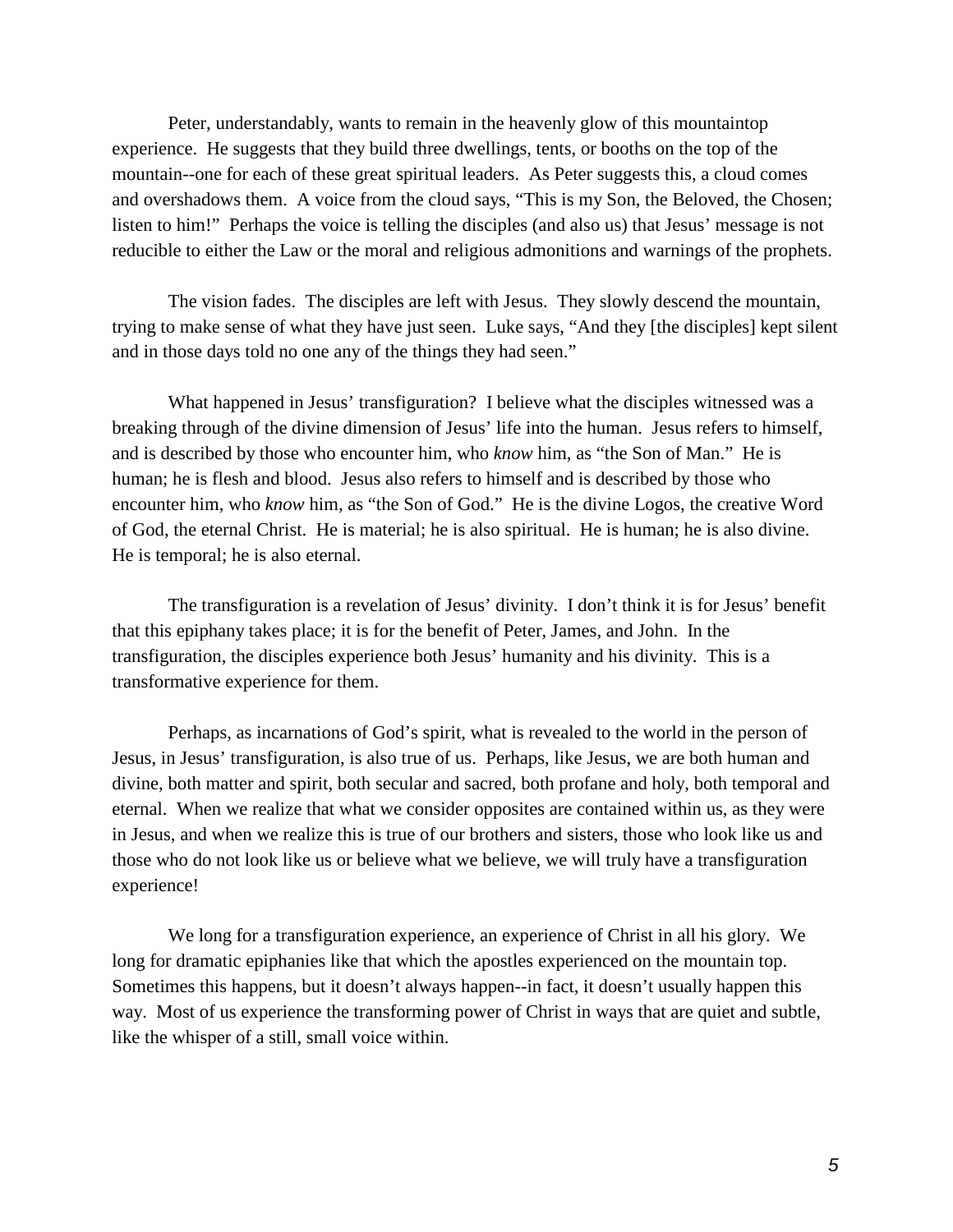In the movie "Life as a House," which came out some time ago, Sam is a rebellious teenage boy. The product of divorced parents, Sam finds his oppositional-defiant identity in blue hair, body piercings, and his use of illegal substances.

George, Sam's father, who is unemployed, is trying to rebuild his life as well as his son's life. George convinces Sam to assist him in building a house. As they work together on the house, through the evolving father-son relationship, Sam's self-esteem and sense of identity become progressively stronger.

In one of their conversations, George talks to Sam about the process of change. He tells Sam,

*Change can be so constant that you don't even feel the difference until there is one. It can be so slow that you don't know your life is better or worse until it is. Or it can just blow you away, making you something different in an instant.*

Think of the moments or the process of significant change in your life, and I suspect you will agree with George.

An encounter with Jesus Christ has the power to blow you away, to change you in an instant! This sometimes happens to people who have a born-again experience, a conversion experience, an experience that turns their life around. But, as the psychologist of religion William James tells us in *Varieties of Religious Experience*, it doesn't always happen this way, and *it doesn't have to happen this way*. The change that is taking place within you may be so slow and constant, you don't even realize it's happening. If you fall into this category, what James calls the "once-born," you may have experienced a time when, during prayer, you felt God take hold of your heart. You may have experienced a time when God entered one of your dark, lonely nights, filling your room or your soul with a mysterious comforting light. Who knows— God might also come to you in a dream!

God's presence and power are not confined to mountaintop experiences, to what the humanistic psychologist Abraham Maslow called "peak experiences." God is constantly present with us and within us. We hear God's voice in the cry of a newborn baby and in prayers that are miraculously answered. We feel God's touch in the gentle embrace of a friend. At various moments during worship, like John Wesley, we may find our hearts "strangely warmed." Our Christmas hymns remind us of Emanuel, "God with us."

It would be good for us to remember what Robert M. Pirsig, in his classic *Zen and the Art of Motorcycle Maintenance*, said:

*The Only Zen you find on the tops of mountains is the Zen you bring up there.*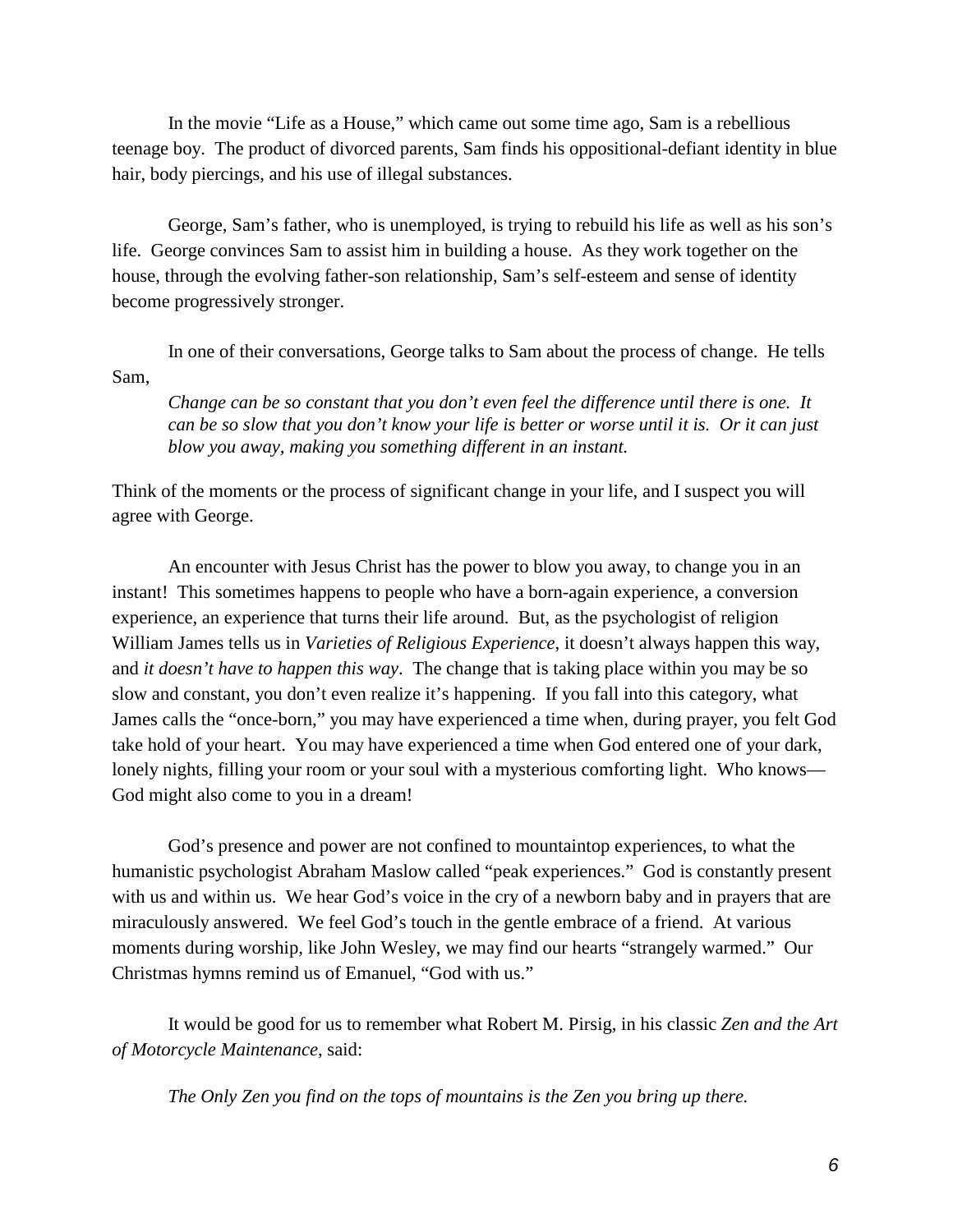This echoes what Zen master Dogen has said:

## *If you cannot find the truth right where you are, where else do you expect to find it?*

By the way, I hid my copy of *Zen and the Art of Motorcycle Maintenance* from my wife back in 1999 and again in 2001 as I made my case for why I *really had* to see and possibly do a kora around Mt. Kailas, the sacred mountain in the middle of the Tibetan plateau. If she had seen this quote and the quote from Dogen, she probably would have told me that that which I sought in mystical Tibet was already right within me! And she would be right—you don't need a mountain to have a mountaintop experience! Or, to be more precise, we could say that the "mountain" is within you!

In these transformative experiences, whether they are dramatic or subtle, we die to our old selves and are transfigured, are transformed into something new. In his second letter to the Corinthians, Paul writes,

> *So, if anyone is in Christ, there is a new creation; everything old has passed away; see, everything has become new. (2 Corinthians 5:17)*

This can happen to us in worship. It can happen to us in prayer. It can happen to us as we share the Sacrament of Holy Communion. It can also happen to us in our daily life when we simply "chop wood or carry water."

The disciples have a religious experience, an experience of the transcendent, a powerful transformative experience on the mountaintop. They have what we would describe as an epiphany. Jesus then tells them not to tell anyone what they have seen until after he has been raised from the dead. Luke tells us,

## *And they kept silent, and in those days told no one any of the things they had seen.*

What is our response to our religious experiences, our "mountaintop experiences," our epiphanies, whether they come as dramatic transformative experiences or as the subtle nudging of the Holy Spirit toward the changes we need to make in our lives? We can walk down the mountain and revert to our ordinary ways. Or we can shine! We can shine like Jesus, Moses, and Elijah! If we keep these experiences close to our heart, they will find expression in our daily lives. We will begin to shine like Moses did after his encounter with God on Mount Sinai. We will shine like Jesus did on the mountain. We will shine like the disciples probably shone. We can become not only receivers but also transmitters of God's inner light!